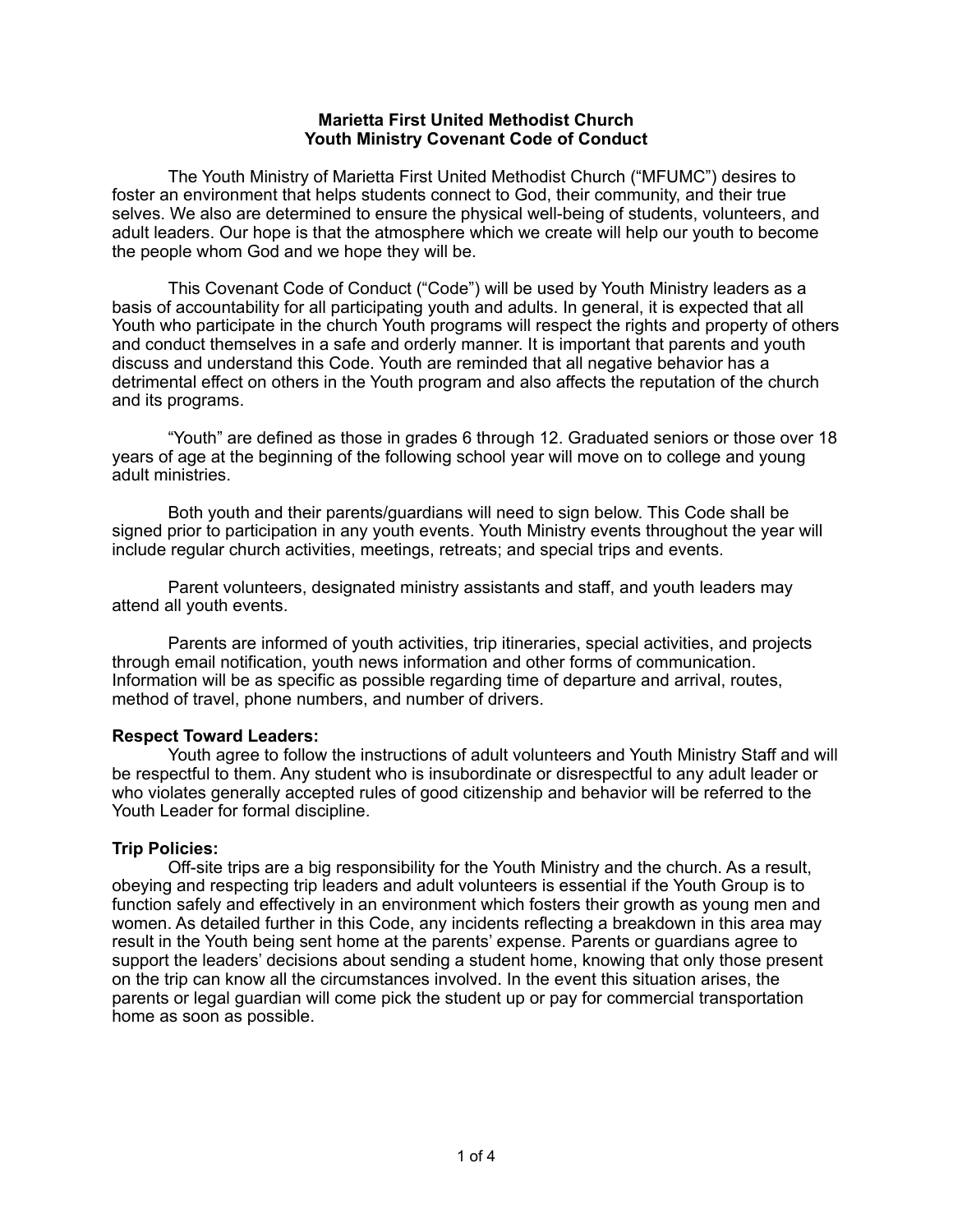## **Property Damage:**

Any participant who damages or destroys property willfully will be responsible for the cost of repair/replacement and any clean up required.

## **Inappropriate Language:**

No participant is to utilize language which is crude, offensive, insulting, profane or irreverent. This shall also include abusive language directed at another individual such as name-calling or bullying.

## **Smoking/Drinking/Illegal Drugs:**

No alcohol or tobacco in any form is ever permitted on youth trips, by youth or adults. Parents will be notified immediately if a youth is found to be in possession of alcohol or of any illegal or controlled substance. This is a zero tolerance policy and Youth will be sent home immediately at the expense of their parents/guardians.

## **Violent Behavior:**

Violent behavior and/or possession of any type of weapon will not be tolerated. Any act of striking, hitting, kicking, or attacking another individual will be cause for immediate removal from the group and a parent/guardian will be required to pick up the offending youth. Repeated offenses will result in the Youth not being permitted to participate in youth activities until the parents and Youth have received have received counseling from the Minister and/or a professional Youth Counselor. Reinstatement must be approved by the Youth Council. Any adult who displays any act of violent behavior will no longer be permitted to participate in youth activities.

## **Dress Code:**

Parents should make sure that their student is dressed appropriately and brings appropriate clothing on trips. Parents should recognize that dress which may be appropriate for other activities may not be appropriate for church-related programs. Adult leaders and chaperones have permission to suggest a change of dress at any time they feel the need to do so. Our motto - "Keep it classy". Students and leaders will adhere to any dress code rules or policies of camps and Mission organizations we partner with and attend.

### **Displays of Affection:**

Youth should refrain from excessive displays of affection such as kissing, prolonged embracing, and other contact inappropriate to a church environment. Genuine respect for each other in word, thought, and deed is always encouraged.

# **Transportation:**

Generally, driving to off-site events will be provided by designated youth leaders or adult volunteers. Only church approved drivers are permitted to drive the van, the bus, or their own personal vehicles to transport youth. The number of youth, leaders, and chaperones per vehicle will not exceed the number of safety belts available. All persons driving or being driven to/from a youth event must use seat belts at all times.

If youth need to drive their own vehicle to an event off-site, the parents must notify the Youth Director in advance. In this case, parents are responsible for the youth's transportation to and from youth functions. Parents are responsible for their child if transported in a vehicle other than those provided by the church. The church, its leaders, staff, or members cannot be responsible or held liable for the safety and quality of either the vehicle or the driver, nor can they be assured that there is insurance on the vehicle. Youth members are not allowed to drive non-related youth or youth who did not arrive in the youth-driven vehicle.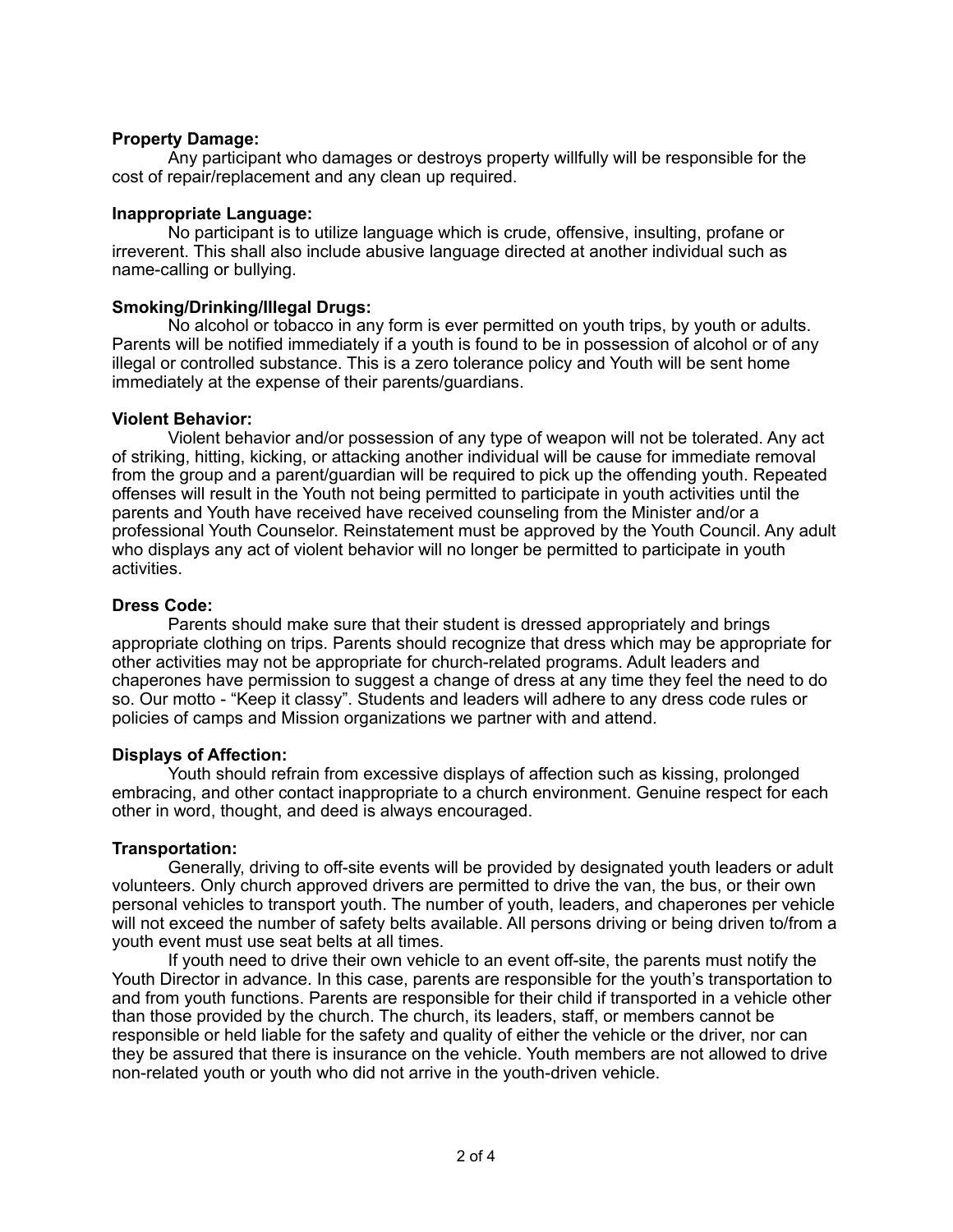### **Emergency Medical Release Forms** :

Emergency release forms and medical information (including information with regard to required prescription medication) will be supplied by the parents to MFUMC Youth Ministry at the beginning of the school year. Any changes should be provided to the Youth director prior to participation in any event. A separate permission slip will be required for each off-site activity. Emergency information will be kept for adult volunteers, leaders and chaperones as well.

#### **Site Rules** :

"Safe Sanctuary" policies shall apply and extend to activities beyond the walls of the church for any youth events. It is understood that any rule or guideline that is not mentioned here but is required by a camp or retreat where our youth are present will also apply to our students.

#### **Buddy System** :

The buddy system should be implemented in all situations. For their personal safety, Youth should not be anywhere by themselves.

#### **Housing** :

Male youth are not permitted in female youth rooms, hallways, wings or cabins nor are female youth permitted in male rooms, hallways, wings or cabins. Discipline, curfew, clean-up and or other housing guidelines will be established for each event and are to be respected by all participants and will be enforced by the adult leaders and Youth Ministry.